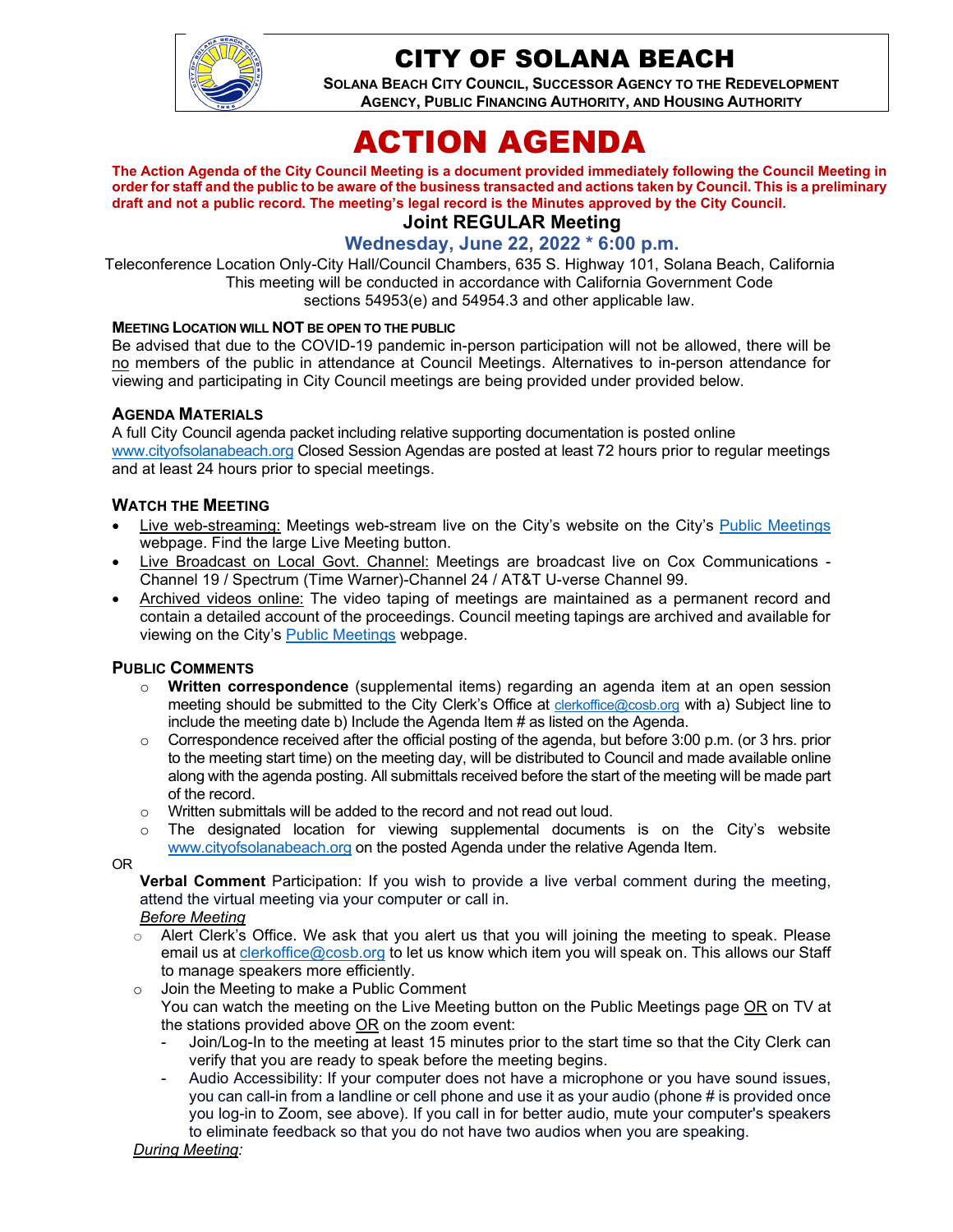- o During each Agenda Item and Oral Communications, attendees will be asked if they would like to speak. Speakers are taken during each agenda item.
- $\circ$  Speakers will be asked to raise their hand (zoom icon under participants can be clicked or on the phone you can dial \*9) if they would like to be called on to speak during each item. We will call on you by your log in name or the last 4 digits of your phone #. When called on by the meeting organizer, we will unmute so you may provide comments for the allotted time. Allotted speaker times are listed under eac[h Agenda](https://urldefense.proofpoint.com/v2/url?u=https-3A__www.ci.solana-2Dbeach.ca.us_index.asp-3FSEC-3DF0F1200D-2D21C6-2D4A88-2D8AE1-2D0BC07C1A81A7-26Type-3DB-5FBASIC&d=DwMFaQ&c=euGZstcaTDllvimEN8b7jXrwqOf-v5A_CdpgnVfiiMM&r=1XAsCUuqwK_tji2t0s1uIQ&m=C7WzXfOw2_nkEFMJClT55zZsF4tmIf_7KTn0o1WpYqI&s=3DcsWExM2_nx_xpvFtXslUjphiXd0MDCCF18y_Qy5yU&e=) section.
- o Choose Gallery View to see the presentations, when applicable.

#### **SPECIAL ASSISTANCE NEEDED** - AMERICAN DISABILITIES ACT TITLE 2

In compliance with the Americans with Disabilities Act of 1990, persons with a disability may request an agenda in appropriate alternative formats as required by Section 202. Any person with a disability who requires a modification or accommodation in order to participate in a meeting should direct such request to the City Clerk's office (858) 720-2400 [clerkoffice@cosb.org](mailto:EMAILGRP-CityClerksOfc@cosb.org) at least 72 hours prior to the meeting.

| <b>CITY COUNCILMEMBERS</b>           |                                              |                                            |                                       |
|--------------------------------------|----------------------------------------------|--------------------------------------------|---------------------------------------|
| Lesa Heebner, Mayor                  |                                              |                                            |                                       |
| <b>Kelly Harless</b><br>Deputy Mayor | David A. Zito<br>Councilmember<br>District 1 | Jewel Edson<br>Councilmember<br>District 3 | <b>Kristi Becker</b><br>Councilmember |
| Gregory Wade<br><b>City Manager</b>  | Johanna Canlas<br><b>City Attorney</b>       |                                            | Angela Ivey<br><b>City Clerk</b>      |

#### **SPEAKERS:**

See Public Participation on the first page of the Agenda for publication participation options.

#### **READING OF ORDINANCES AND RESOLUTIONS:**

Pursuant to [Solana Beach Municipal Code](https://www.codepublishing.com/CA/SolanaBeach/) Section 2.04.460, at the time of introduction or adoption of an ordinance or adoption of a resolution, the same shall not be read in full unless after the reading of the title, further reading is requested by a member of the Council. If any Councilmember so requests, the ordinance or resolution shall be read in full. In the absence of such a request, this section shall constitute a waiver by the council of such reading.

## **CALL TO ORDER AND ROLL CALL:**

#### **CLOSED SESSION REPORT:**

#### **FLAG SALUTE:**

#### **APPROVAL OF AGENDA: COUNCIL ACTION: Approved 5/0**

#### **ORAL COMMUNICATIONS:**

*Note to Public: Refer to Public Participation for information on how to submit public comment.*  This portion of the agenda provides an opportunity for members of the public to address the City Council on items relating to City business and not appearing on today's agenda by joining the virtual meeting online to speak live, per the Public Participation instructions on the Agenda. Pursuant to the Brown Act, no action shall be taken by the City Council on public comment items.

No written correspondence may be submitted in lieu of public speaking. Council may refer items to the City Manager for placement on a future agenda. The maximum time allotted for each speaker is THREE MINUTES (SBMC 2.04.190).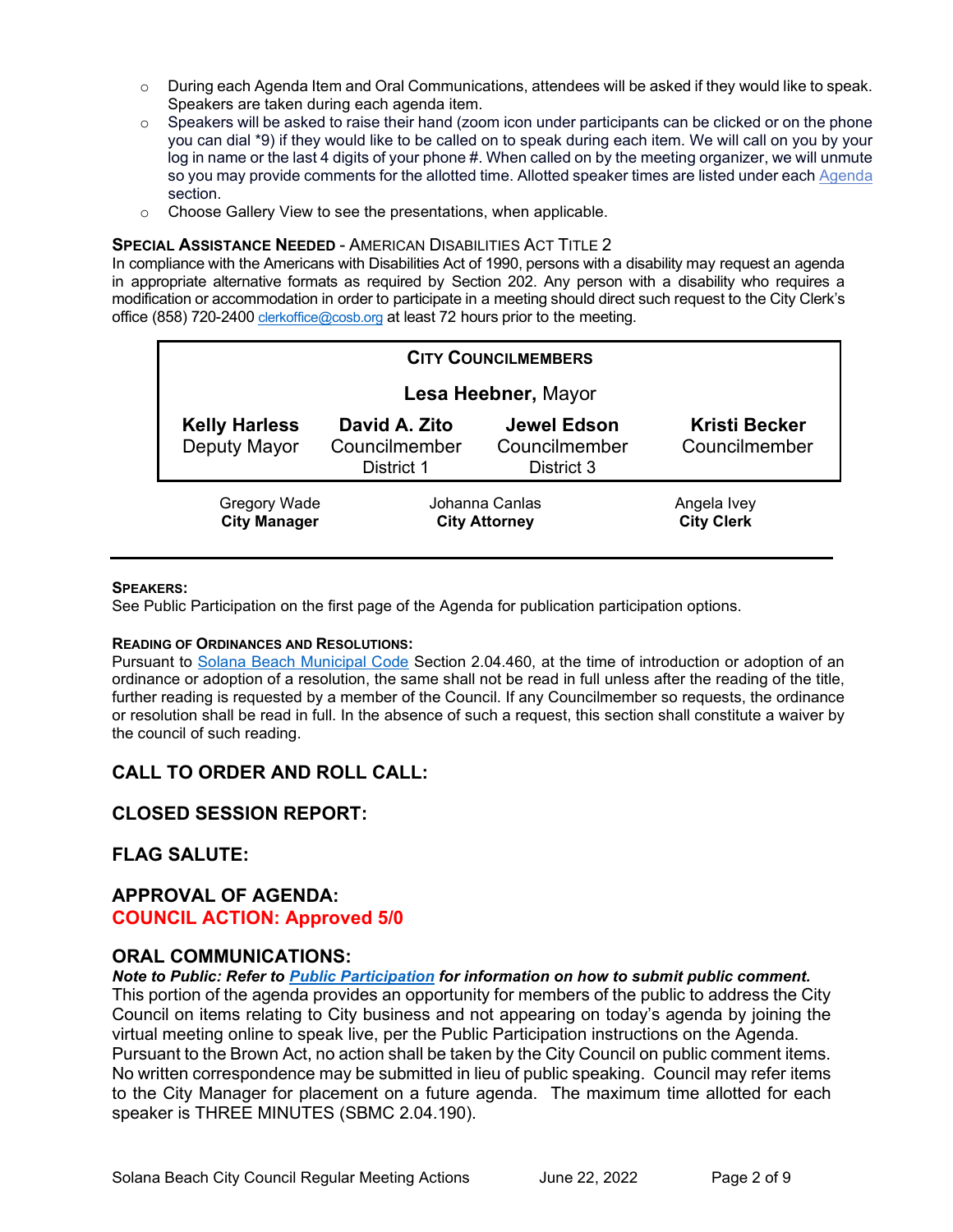## **COUNCIL COMMUNITY ANNOUNCEMENTS / COMMENTARY:**

*An opportunity for City Council to make brief announcements or report on their activities. These items are not agendized for official City business with no action or substantive discussion.* 

## **A. CONSENT CALENDAR:** (Action Items) (A.1. - A.9.)

*Note to Public: Refer to Public Participation for information on how to submit public comment.* 

Items listed on the Consent Calendar are to be acted in a single action of the City Council unless pulled for discussion.

Any member of the public may address the City Council on an item of concern by submitting written correspondence for the record to be filed with the record or by joining the virtual meeting online to speak live, per the Public Participation instructions on the Agenda. The maximum time allotted for each speaker is THREE MINUTES (SBMC 2.04.190).

Those items removed from the Consent Calendar by a member of the Council will be trailed to the end of the agenda, while Consent Calendar items removed by the public will be discussed immediately after approval of the Consent Calendar.

## **A.1. Minutes of the City Council.**

Recommendation: That the City Council

1. Approve the Minutes of the following City Council meetings held March 09, 2022 (Special) and March 23, 2022.

Approved Minutes <https://www.cityofsolanabeach.org/en/government/public-meetings/agendas-minutes-videos> **COUNCIL ACTION: Approved 5/0**

## **A.2. Register Of Demands.** (File 0300-30)

Recommendation: That the City Council

1. Ratify the list of demands for May 28, 2022 – June 10, 2022.

[Item A.2. Report \(click here\)](https://solanabeach.govoffice3.com/vertical/Sites/%7B840804C2-F869-4904-9AE3-720581350CE7%7D/uploads/A.2._Report_-_6-22-22_-_O.pdf) 

*Posted Reports & Supplemental Docs contain records up to the cut off time, prior to the start of the meeting, for processing new submittals. The final official record containing handouts, PowerPoints, etc. can be obtained through a Records Request to the City Clerk's Office.*

**COUNCIL ACTION: Approved 5/0**

## **A.3. General Fund Budget Adjustments for Fiscal Year 2021/2022.** (File 0330-30)

Recommendation: That the City Council

1. Receive the report listing changes made to the Fiscal Year 2021/2022 General Fund Adopted Budget.

[Item A.3. Report \(click here\)](https://solanabeach.govoffice3.com/vertical/Sites/%7B840804C2-F869-4904-9AE3-720581350CE7%7D/uploads/A.3._Report_-_6-22-22_-_O.pdf) 

*Posted Reports & Supplemental Docs contain records up to the cut off time, prior to the start of the meeting, for processing new submittals. The final official record containing handouts, PowerPoints, etc. can be obtained through a Records Request to the City Clerk's Office.*

**COUNCIL ACTION: Approved 5/0**

## **A.4. Annual Fire Inspection Compliance - SB 1205.** (File 0260-20)

Recommendation: That the City Council

1. Adopt **Resolution 2022-060** accepting a report on the status of all statemandated annual fire inspections in the City of Solana Beach in conjunction with SB 1205 and California Health and Safety Code Section 13146.4.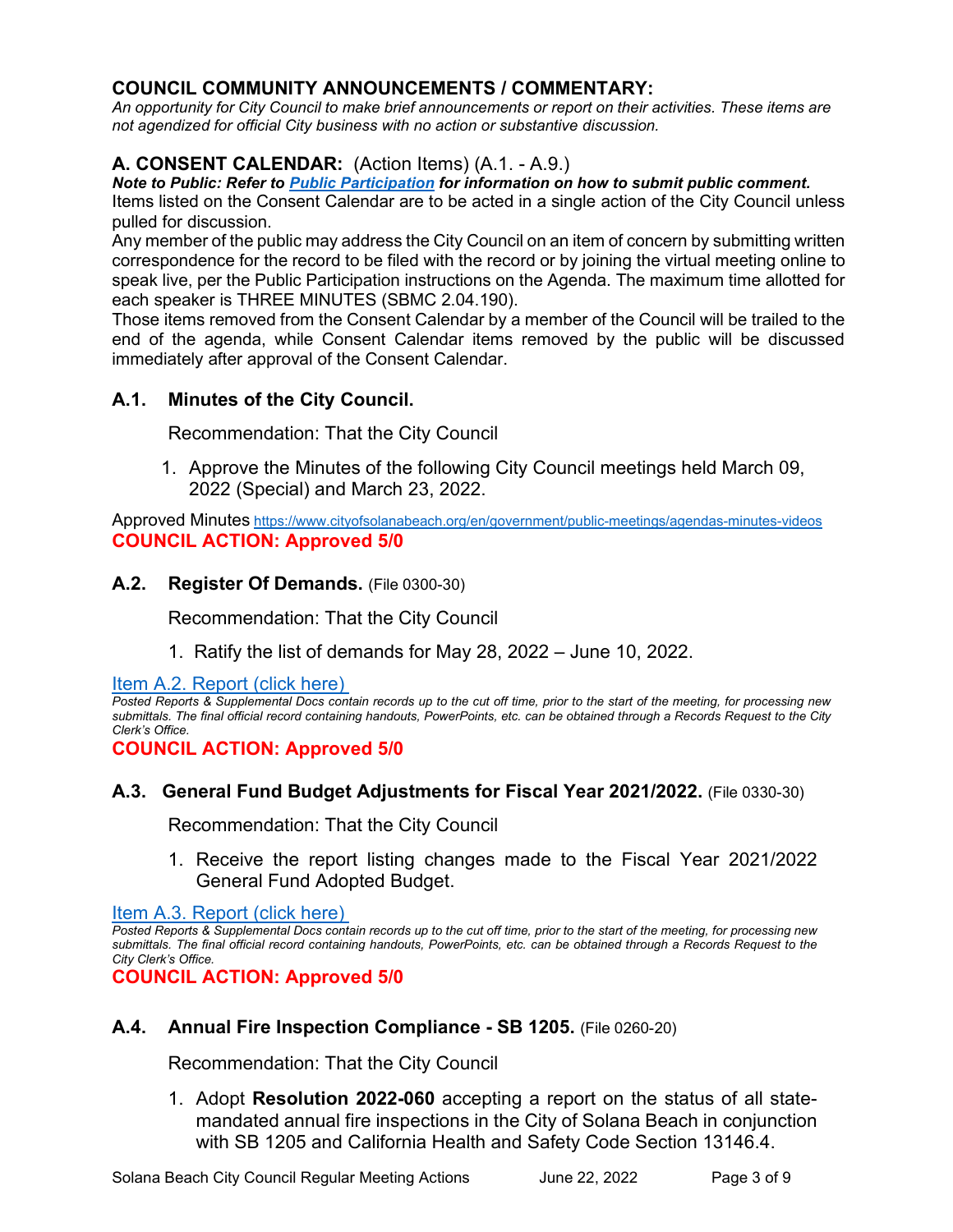#### [Item A.4. Report \(click here\)](https://solanabeach.govoffice3.com/vertical/Sites/%7B840804C2-F869-4904-9AE3-720581350CE7%7D/uploads/A.4._Report_-_6-22-22_-_O.pdf)

*Posted Reports & Supplemental Docs contain records up to the cut off time, prior to the start of the meeting, for processing new submittals. The final official record containing handouts, PowerPoints, etc. can be obtained through a Records Request to the City Clerk's Office.*

**COUNCIL ACTION: Approved 5/0**

## **A.5. On-Call, As-Needed Traffic Engineering Services.** (File 0860-05)

Recommendation: That the City Council

#### 1. Adopt **Resolution 2022-073**:

- a. Authorizing the City Manager to execute a one-year Professional Service Agreement with STC Traffic, Inc. for on-call as-needed traffic engineering services for a maximum not to exceed compensation amount of \$50,000 for FY 2022/23, effective July 1, 2022.
- b. Authorizing the City Manager to execute a one-year Professional Service Agreement with Chen Ryan Associates for on-call as-needed traffic engineering services for a maximum not to exceed compensation amount of \$15,000 for FY 2022/23, effective July 1, 2022.
- c. Authorizing the City Manager, in his discretion, to execute up to four future one-year extensions of the agreements with both STC Traffic, Inc. and Chen Ryan Associates in not to exceed amounts of \$25,000 per year for each consultant starting in FY 2023/24.

#### [Item A.5. Report \(click here\)](https://solanabeach.govoffice3.com/vertical/Sites/%7B840804C2-F869-4904-9AE3-720581350CE7%7D/uploads/A.5._Report_-_6-22-22_-_O.pdf)

*Posted Reports & Supplemental Docs contain records up to the cut off time, prior to the start of the meeting, for processing new submittals. The final official record containing handouts, PowerPoints, etc. can be obtained through a Records Request to the City Clerk's Office.*

#### **COUNCIL ACTION: Approved 5/0**

#### **A.6. Federal Public Affairs Consultant Services.** (File 0480-05)

Recommendation: That the City Council

1. Adoption of **Resolution 2022-084** authorizing the City Manager to extend and amend the Professional Services Agreement with Warwick Consulting Group.

#### [Item A.6. Report \(click here\)](https://solanabeach.govoffice3.com/vertical/Sites/%7B840804C2-F869-4904-9AE3-720581350CE7%7D/uploads/A.6._Report_6-22-22_-_O.pdf)

*Posted Reports & Supplemental Docs contain records up to the cut off time, prior to the start of the meeting, for processing new submittals. The final official record containing handouts, PowerPoints, etc. can be obtained through a Records Request to the City Clerk's Office.*

#### **COUNCIL ACTION: Approved 5/0**

#### **A.7. Appropriations Limit Fiscal Year (FY) 2022/23.** (File 0330-60)

Recommendation: That the City Council

1. Adopt **Resolution 2022-071** establishing the FY 2022/23 Appropriations Limit in accordance with Article XIIIB of the California Constitution and Government Code Section 7910 and choosing the County of San Diego's change in population growth to calculate the Appropriations Limit.

[Item A.7. Report \(click here\)](https://solanabeach.govoffice3.com/vertical/Sites/%7B840804C2-F869-4904-9AE3-720581350CE7%7D/uploads/A.7._Report_-_6-22-22_-_O.pdf) 

*Posted Reports & Supplemental Docs contain records up to the cut off time, prior to the start of the meeting, for processing new submittals. The final official record containing handouts, PowerPoints, etc. can be obtained through a Records Request to the*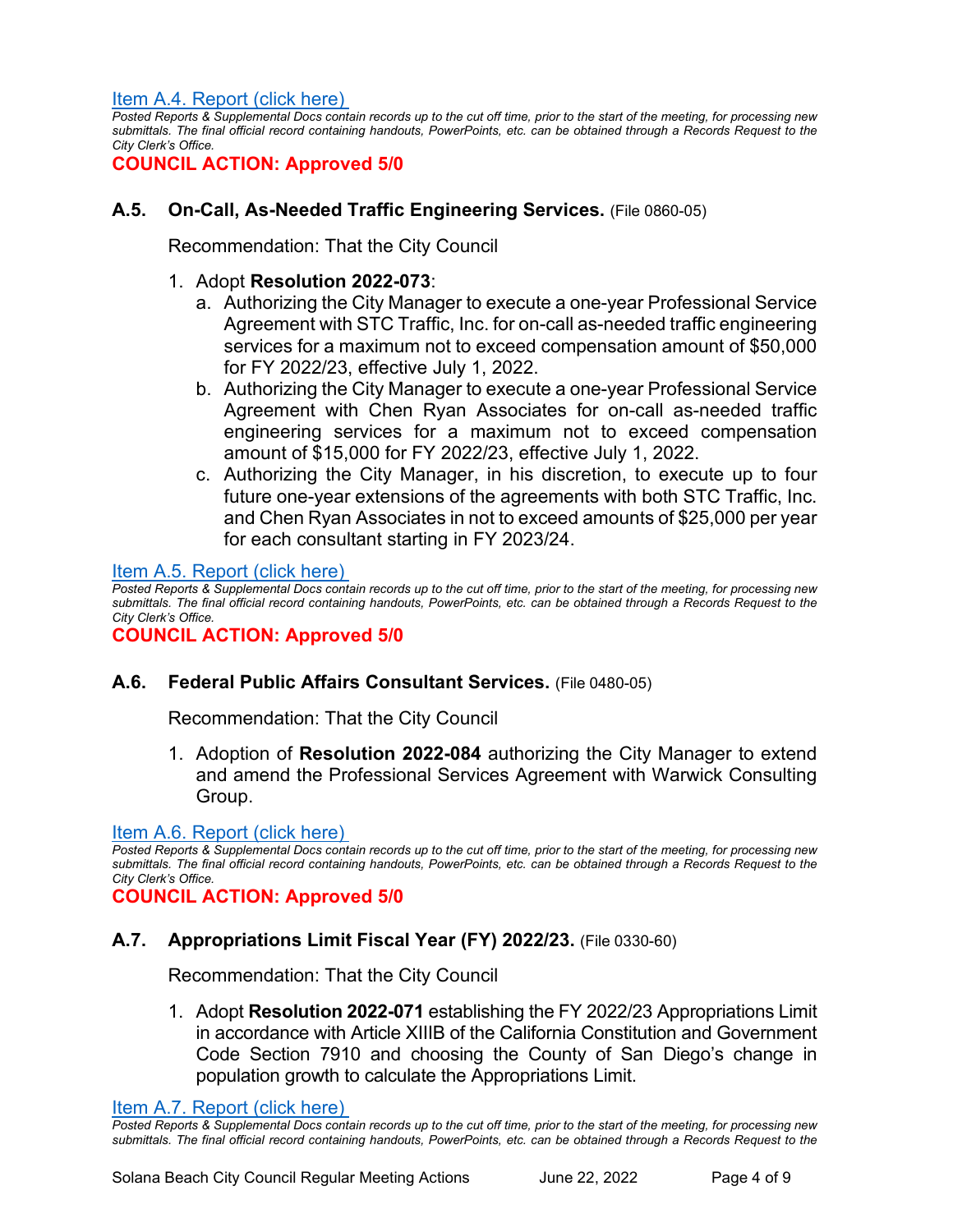## **A.8. Continued Emergency Teleconferencing.** (File 0240-25)

Recommendation: That the City Council

1. Adopt **Resolution 2022-081** authorizing remote teleconference meetings of the legislative bodies of the City for the period of June 23, 2022 through July 22, 2022 pursuant to the provisions of the Brown Act.

[Item A.8. Report \(click here\)](https://solanabeach.govoffice3.com/vertical/Sites/%7B840804C2-F869-4904-9AE3-720581350CE7%7D/uploads/A.8._Report_-_6-22-22_-_O.pdf) 

*Posted Reports & Supplemental Docs contain records up to the cut off time, prior to the start of the meeting, for processing new submittals. The final official record containing handouts, PowerPoints, etc. can be obtained through a Records Request to the City Clerk's Office.*

#### **COUNCIL ACTION: Approved 5/0**

## **B. PUBLIC HEARINGS:** (B.1. – B.3.)

*Note to Public: Refer to Public Participation for information on how to submit public comment.* 

Any member of the public may address the City Council on an item of concern by submitting written correspondence for the record to be filed with the record or by registering to join the virtual meeting online to speak live, per the Public Participation instructions on the Agenda. The maximum time allotted for each speaker is THREE MINUTES (SBMC 2.04.190).

An applicant or designee(s) for a private development/business project, for which the public hearing is being held, is allotted a total of fifteen minutes to speak, as per SBMC 2.04.210. A portion of the fifteen minutes may be saved to respond to those who speak in opposition. All other speakers have three minutes each.

After considering all of the evidence, including written materials and oral testimony, the City Council must make a decision supported by findings and the findings must be supported by substantial evidence in the record.

## **B.1. Public Hearing: Solid Waste and Recycling Rate Increases for EDCO Waste and Recycling Services – Fiscal Year (FY) 2022-23.** (File 1030-15)

Recommendation: That the City Council

- 1. Conduct the Public Hearing: Open the Public Hearing, Report Council Disclosures, Receive Public Testimony, Close the Public Hearing.
- 2. Following the Public Hearing, consider adopting **Resolution 2022-079** approving EDCO's rate review request increasing solid waste and recycling rates for FY 2022–23 in accordance with the Franchise Agreement.

[Item B.1. Report \(click here\)](https://solanabeach.govoffice3.com/vertical/Sites/%7B840804C2-F869-4904-9AE3-720581350CE7%7D/uploads/B.1._Report_-_6-22-22_-_O.pdf)

*Posted Reports & Supplemental Docs contain records up to the cut off time, prior to the start of the meeting, for processing new submittals. The final official record containing handouts, PowerPoints, etc. can be obtained through a Records Request to the City Clerk's Office.*

#### **COUNCIL ACTION: Approved 5/0**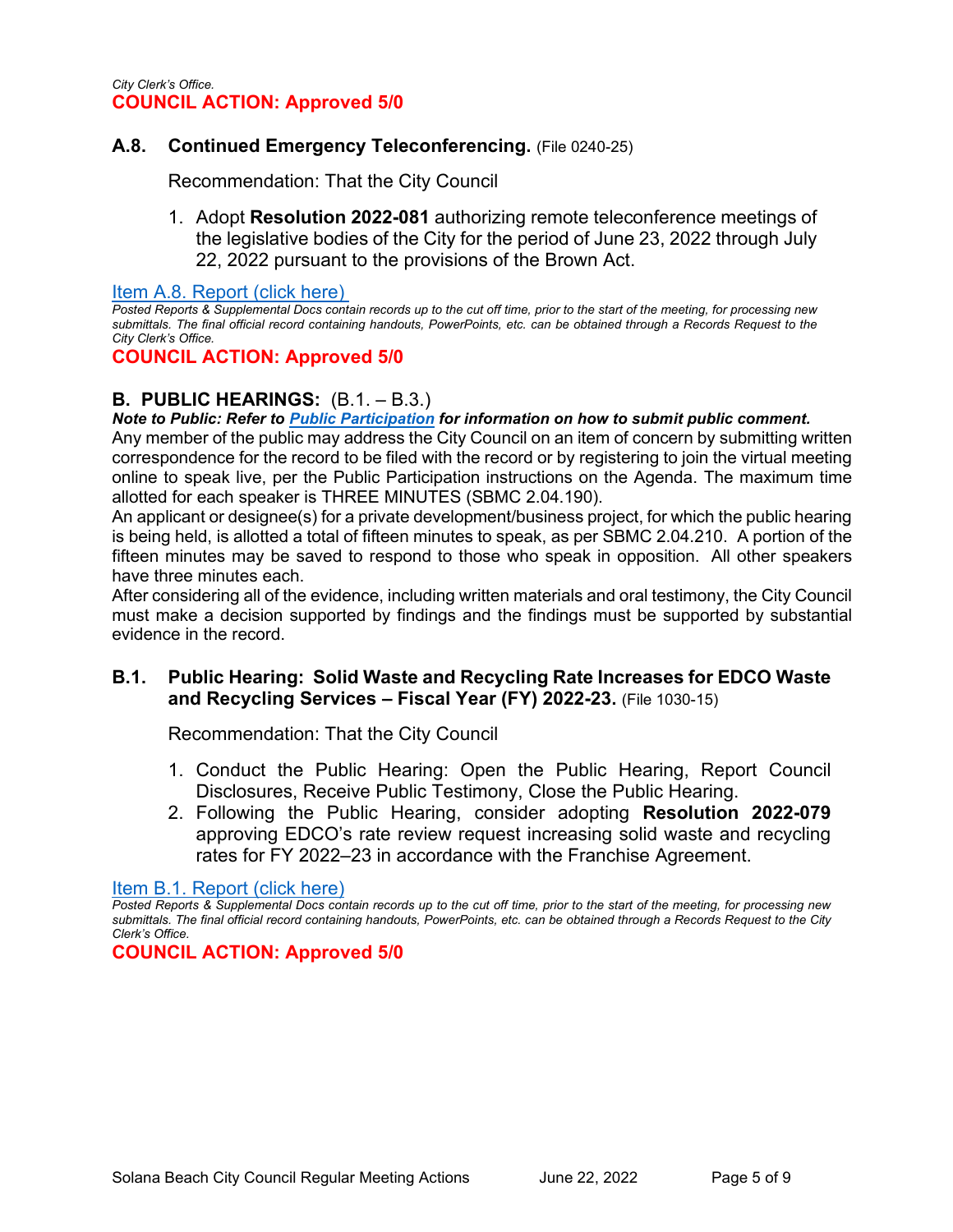## **B.2. Public Hearing: 4250 North Lane, Applicant: Brad Fomon, Case #: MOD 22- 003.** (File 0600-40)

Recommendation: That the City Council

- 1. Conduct the Public Hearing: Open the Public Hearing, Report Council Disclosures, Receive Public Testimony, Close the Public Hearing.
- 2. Find the project exempt from the California Environmental Quality Act pursuant to Section 15301 (Existing Facilities) of the State CEQA Guidelines.
- 3. If the City Council makes the requisite findings and approves the project, adopt **Resolution 2022-074** conditionally approving a Modification to the approved DRP, for a replacement single-family residence at 4250 North Lane, Solana Beach.

## [Item B.2. Report \(click here\)](https://solanabeach.govoffice3.com/vertical/Sites/%7B840804C2-F869-4904-9AE3-720581350CE7%7D/uploads/B.2._Report_-_6-22-22_(2)_-_O.pdf)

## [Item B.2. Updated Report #1 \(added 6-22, 12:45pm\)](https://www.solana-beach.360civic.com/sites/default/files/Solana%20Beach/City%20Clerk/Documents/2022/06-22-22/Reg/Blue%20Folders/B.2.%20North%20Lane/Staff%20Upd/B.2.%20Updated%20Report%20%231%20-%206-22%20(1245pm).pdf)

*Posted Reports & Supplemental Docs contain records up to the cut off time, prior to the start of the meeting, for processing new submittals. The final official record containing handouts, PowerPoints, etc. can be obtained through a Records Request to the City Clerk's Office.*

**COUNCIL ACTION: Approved 4/0/1 (Noes: Zito) with modifications.** 

## **C. STAFF REPORTS: (C.1. – C.4.)**

#### *Note to Public: Refer to Public Participation for information on how to submit public comment.*

Any member of the public may address the City Council on an item of concern by submitting written correspondence for the record to be filed with the record or by registering to join the virtual meeting online to speak live, per the Public Participation instructions on the Agenda. The maximum time allotted for each speaker is THREE MINUTES (SBMC 2.04.190).

## **C.1. Safe Routes to School Master Plan Update.** (File 0860-35)

Recommendation: That the City Council

1. Receive the Staff Report and provide direction to Staff as needed.

## Item C.1. Report (click here)

*Posted Reports & Supplemental Docs contain records up to the cut off time, prior to the start of the meeting, for processing new submittals. The final official record containing handouts, PowerPoints, etc. can be obtained through a Records Request to the City Clerk's Office.*

**Presentation**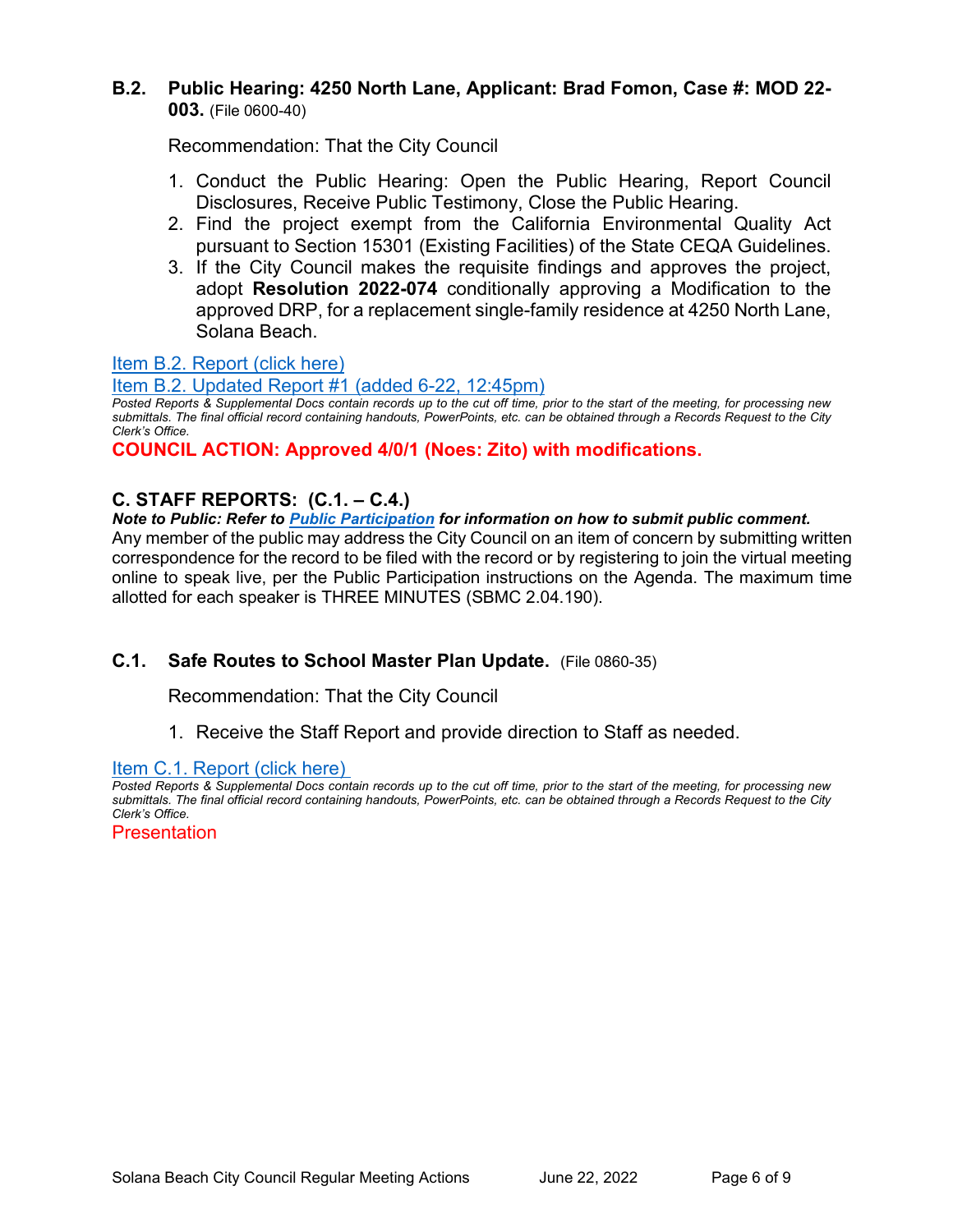## **C.2. Community Grant Awards – Fiscal Year (FY) 2022/23.** (File 0330-25)

Recommendation: That the City Council

- 1. Select the FY 2022/23 Community Grant Program recipients and identify an award amount to each recipient.
- 2. Adopt **Resolution 2022-080** authorizing the funding for the selected community grant applicants for financial assistance under the FY 2022/23 Community Grant Program.

#### [Item C.2. Report](https://solanabeach.govoffice3.com/vertical/Sites/%7B840804C2-F869-4904-9AE3-720581350CE7%7D/uploads/C.2._Report_-_6-22-22_-_O.pdf) (click here)

*Posted Reports & Supplemental Docs contain records up to the cut off time, prior to the start of the meeting, for processing new submittals. The final official record containing handouts, PowerPoints, etc. can be obtained through a Records Request to the City Clerk's Office.*

#### **Approved 5/0 making the following allocations:**

Assistance League Rancho San Dieguito \$4,000 BikeWalk Solana  $$2.000$ Boys and Girls Club of San Dieguito \$6,000 Casa De Amistad **\$6,000** Community Resource Center **\$5,000** Disconnect Collective **\$5,000**<br>La Colonia Community Foundation \$6,000 La Colonia Community Foundation North Coast Repertory Theatre  $$5,000$ Pathways To Citizenship (NCICC) \$5,000 Solana Beach Civic & Historical Society \$6,000 San Diego Organizing Project \$5,000

## **C.3. Budget Update Amendments – Fiscal Year (FY) 2022-23.** (File 0330-30)

Recommendation: That the City Council

- 1. Adopt **Resolution 2022-082**:
	- a. Approving revised appropriations to the Fiscal Year 2022-23 Adopted Budget.
	- b. Authorize the City Treasurer to amend the FY 2022-23 Adopted Budget accordingly.

#### [Item C.3. Report \(click here\)](https://solanabeach.govoffice3.com/vertical/Sites/%7B840804C2-F869-4904-9AE3-720581350CE7%7D/uploads/C.3._Report_-_6-22-22_-O.pdf)

*Posted Reports & Supplemental Docs contain records up to the cut off time, prior to the start of the meeting, for processing new submittals. The final official record containing handouts, PowerPoints, etc. can be obtained through a Records Request to the City Clerk's Office.*

**COUNCIL ACTION: Approved 5/0**

## **C.4. General Municipal Election – November 8, 2022.** (File 0430-20)

Recommendation: That the City Council

- 1. Adopt **Resolution 2022-076** calling and giving notice of the holding of a General Municipal Election to be held on Tuesday, November 8, 2022, for the Election of Certain Officers as required by the Provision of the Laws of the State of California Relating to General Law Cities and determining tie vote provisions.
- 2. Adopt **Resolution 2022-077** requesting the Board of Supervisors of the County of San Diego to Consolidate a General Municipal Election to be held on Tuesday, November 8, 2022, with the Statewide General Election to be held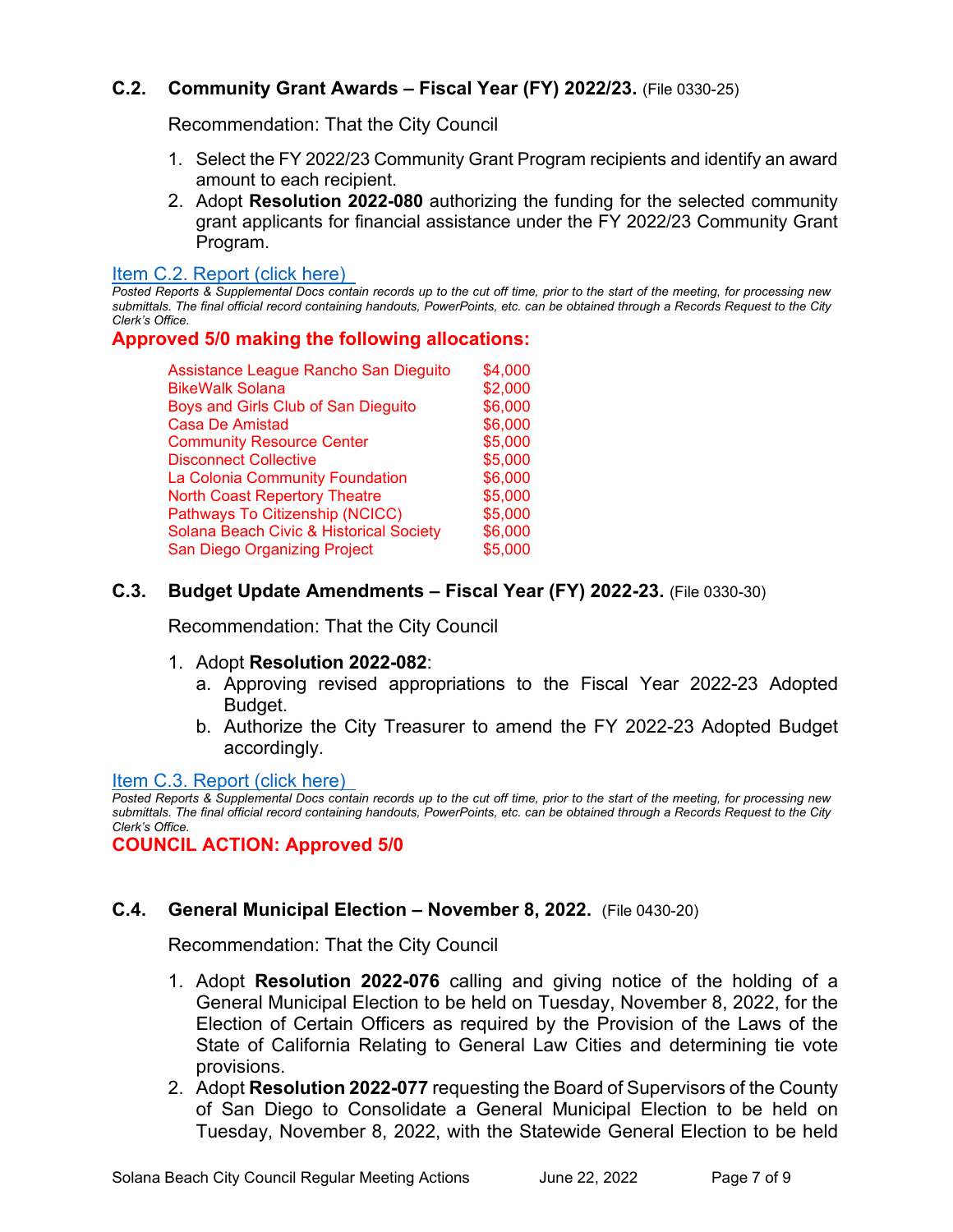on that date.

3. Adopt **Resolution 2022-078** adopting regulations for Candidates for Elective Office pertaining to Candidate's Statements.

[Item C.4. Report \(click here\)](https://solanabeach.govoffice3.com/vertical/Sites/%7B840804C2-F869-4904-9AE3-720581350CE7%7D/uploads/C.4._Report_-_6-22-22_-_O.pdf) 

*Posted Reports & Supplemental Docs contain records up to the cut off time, prior to the start of the meeting, for processing new submittals. The final official record containing handouts, PowerPoints, etc. can be obtained through a Records Request to the City Clerk's Office.* 

**COUNCIL ACTION: Approved 5/0 allotting 400 words for each Candidate's Statement of Qualifications.** 

#### **A.9. Work Plan Adoption – Fiscal Year 2022/2023.** (File 0410-08)

Recommendation: That the City Council

1. Consider and adopt the final Fiscal Year 2022/23 Work Plan.

[Item A.9. Report \(click here\)](https://solanabeach.govoffice3.com/vertical/Sites/%7B840804C2-F869-4904-9AE3-720581350CE7%7D/uploads/A.9._Report_(click_here)_-06-22-22_-_O.pdf) 

*Posted Reports & Supplemental Docs contain records up to the cut off time, prior to the start of the meeting, for processing new submittals. The final official record containing handouts, PowerPoints, etc. can be obtained through a Records Request to the City Clerk's Office.*

**COUNCIL ACTION: Approved 5/0 with modifications.** 

#### **WORK PLAN COMMENTS:**

*Adopted June 23, 2021*

## **COMPENSATION & REIMBURSEMENT DISCLOSURE:**

GC: Article 2.3. Compensation: 53232.3. (a) Reimbursable expenses shall include, but not be limited to, meals, lodging, and travel. 53232.3 (d) Members of a legislative body shall provide brief reports on meetings attended at the expense of the local agency "*City*" at the next regular meeting of the legislative body.

## **COUNCIL COMMITTEE REPORTS:** [Council Committees](https://www.ci.solana-beach.ca.us/index.asp?SEC=584E1192-3850-46EA-B977-088AC3E81E0D&Type=B_BASIC)

#### **REGIONAL COMMITTEES: (outside agencies, appointed by this Council)**

- a. City Selection Committee (meets twice a year) Primary-Heebner, Alternate-Edson
- b. Clean Energy Alliance (CEA) JPA: Primary-Becker, Alternate-Zito
- c. County Service Area 17: Primary- Harless, Alternate-Edson
- d. Escondido Creek Watershed Authority: Becker /Staff (no alternate).
- e. League of Ca. Cities' San Diego County Executive Committee: Primary-Becker, Alternate-Harless. Subcommittees determined by its members.
- f. League of Ca. Cities' Local Legislative Committee: Primary-Harless, Alternate-Becker
- g. League of Ca. Cities' Coastal Cities Issues Group (CCIG): Primary-Becker, Alternate-**Harless**
- h. North County Dispatch JPA: Primary-Harless, Alternate-Becker
- i. North County Transit District: Primary-Edson, Alternate-Harless
- j. Regional Solid Waste Association (RSWA): Primary-Harless, Alternate-Zito
- k. SANDAG: Primary-Heebner, 1<sup>st</sup> Alternate-Zito, 2<sup>nd</sup> Alternate-Edson. Subcommittees determined by its members.
- l. SANDAG Shoreline Preservation Committee: Primary-Becker, Alternate-Zito
- m. San Dieguito River Valley JPA: Primary-Harless, Alternate-Becker
- n. San Elijo JPA: Primary-Zito, Primary-Becker, Alternate-City Manager